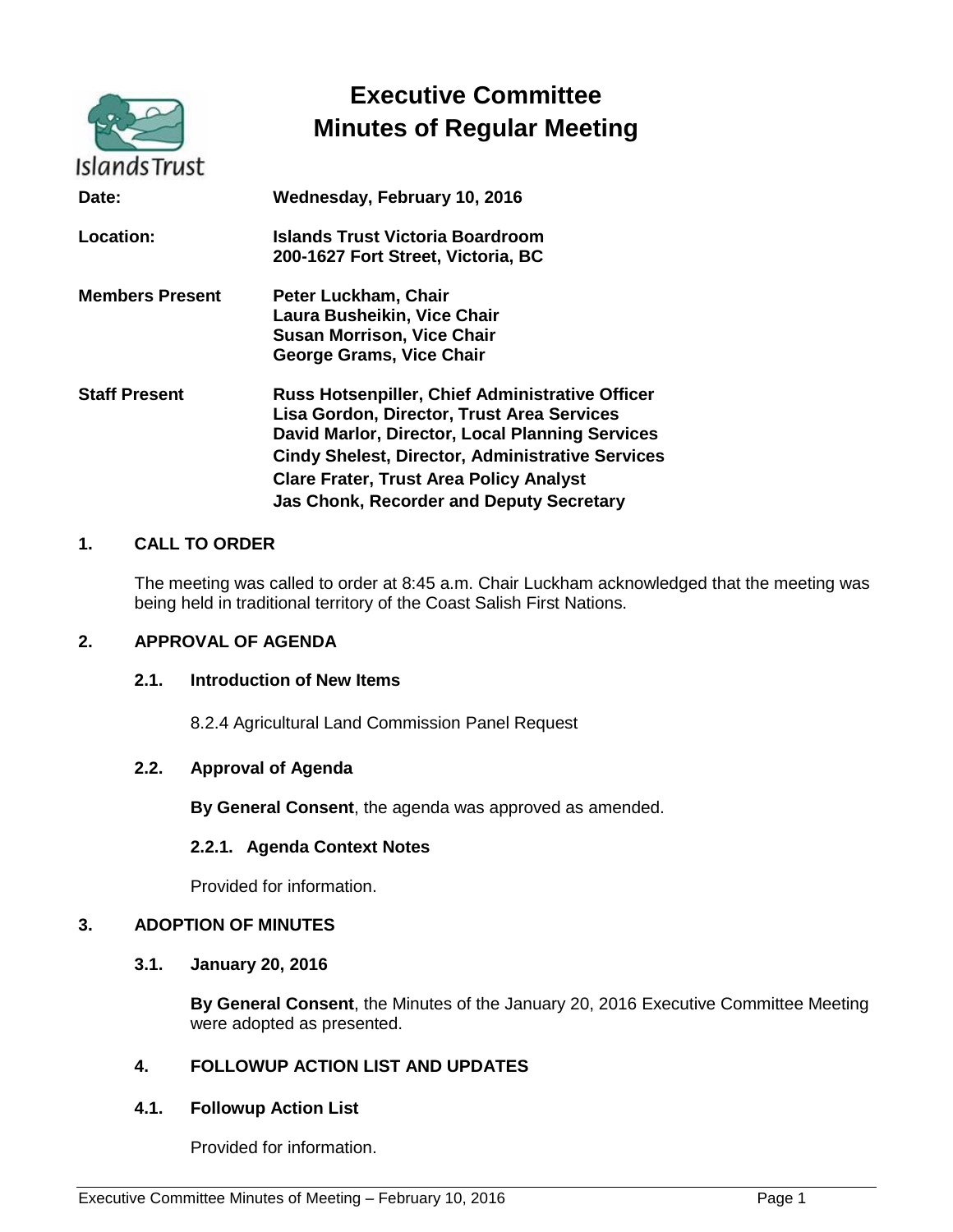#### **4.2. Director/CAO Updates**

Directors provided updates on their follow up action list items and current activities.

#### **4.3. Local Trust Committee Chair Updates**

Executive Committee members provided verbal updates on recent activities in their roles as local trust committee chairs.

## **5. BYLAWS FOR APPROVAL CONSIDERATION**

## **5.1 Bowen Island Municipality Bylaw No. 402**

Bowen Island Municipality has referred Bylaw 402 to the Executive Committee after first reading. It is a 'non-OCP' bylaw that requires comment only, rather than approval. Staff recommends that the Executive Committee advise that the bylaw is not contrary to or at variance to the Islands Trust Policy Statement.

## **EC-2016-019 It was MOVED and SECONDED,**

That the Executive Committee advise Bowen Island Municipality that the Bylaw 402, cited as "Bowen Island Municipality Land Use Bylaw No. 57, 2002, Amendment Bylaw No. 402, 2015" is not contrary or at variance to the Islands Trust Policy Statement.

## **CARRIED**

## **5.2 Gambier Island Local Trust Committee Bylaw No. 128 (LUB Amendment)**

The purpose of proposed Bylaw No. 128 is to amend the Gambier Island Land Use Bylaw to permit a site-specific rezoning to permit a four  $m^2$  rock wall under an existing neighbourhood dock in the W1 zone, in order to bring the structure into full compliance with Gambier Island Land Use Bylaw No. 86.

## **EC-2016-020**

## **It was MOVED and SECONDED,**

That the Islands Trust Executive Committee approve proposed Bylaw No. 128 cited as "Gambier Island Land Use Bylaw No. 86, 2004, Amendment No. 1, 2015", under Section 24 of the *Islands Trust Act*.

## **CARRIED**

## **6. TRUST COUNCIL MEETING PREPARATION**

## **6.1 Draft March 2016 Trust Council Schedule**

Executive Committee members reviewed the draft March 2016 Trust Council meeting schedule and made some amendments. Staff will return the revised schedule to the next meeting.

## **6.2 Draft Trust Council Continuous Learning Plan**

Received for information.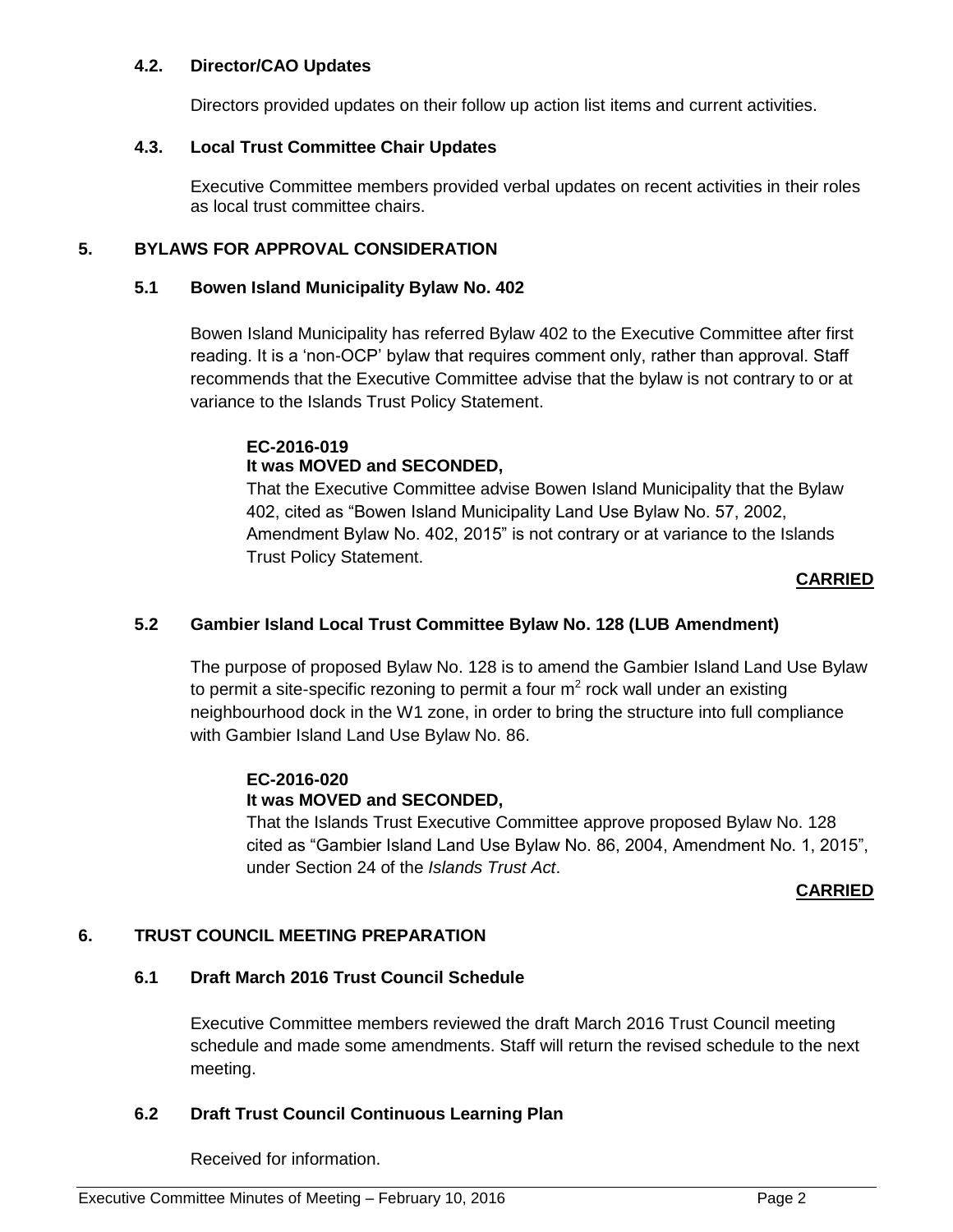## **6.3 Delegation Request – Gulf Islands Alliance re Public Trust Doctrine and Oath of Office**

The delegation request was deferred to March 9, 2016 meeting; the Executive Committee will consider all delegations at once.

#### **6.4 December 2015 Draft Trust Council Minutes**

#### **EC-2016-021 It was MOVED and SECONDED,**

That the Executive Committee forward the draft December 2015 Trust Council Minutes to the Islands Trust Council for review and adoption at its March 2016 meeting as amended.

## **CARRIED**

## **7. EXECUTIVE COMMITTEE PROJECTS**

#### **7.1 Trust Council Initiated**

## **7.1.1 Adaptation Strategy – Principles and Objectives - Update**

Staff provided update to Executive Committee on Adaptation Strategy/Islands Trust Transition Plan.

The meeting recessed at 10:40 a.m. The meeting reconvened at 10:49 a.m.

#### **8. NEW BUSINESS**

#### **8.1. Trust Area Services**

#### **8.1.1 LTC Chairs report on local advocacy topics**

The Executive Committee members provided verbal updates on local advocacy topics arising from local trust committee meetings.

#### **8.1.2 RFD – AVICC/UBCM resolution selection**

#### **EC-2016-022 It was MOVED and SECONDED,**

That the Executive Committee direct staff to finalize and forward a resolution with backgrounder for consideration at the 2016 Association of Vancouver Island and Coastal Communities and Union of BC Municipalities conventions requesting that Transport Canada assess the cumulative risks and impacts associated with projected vessel traffic increases in the Salish Sea and develop an innovative 20-year mitigation plan.

## **CARRIED**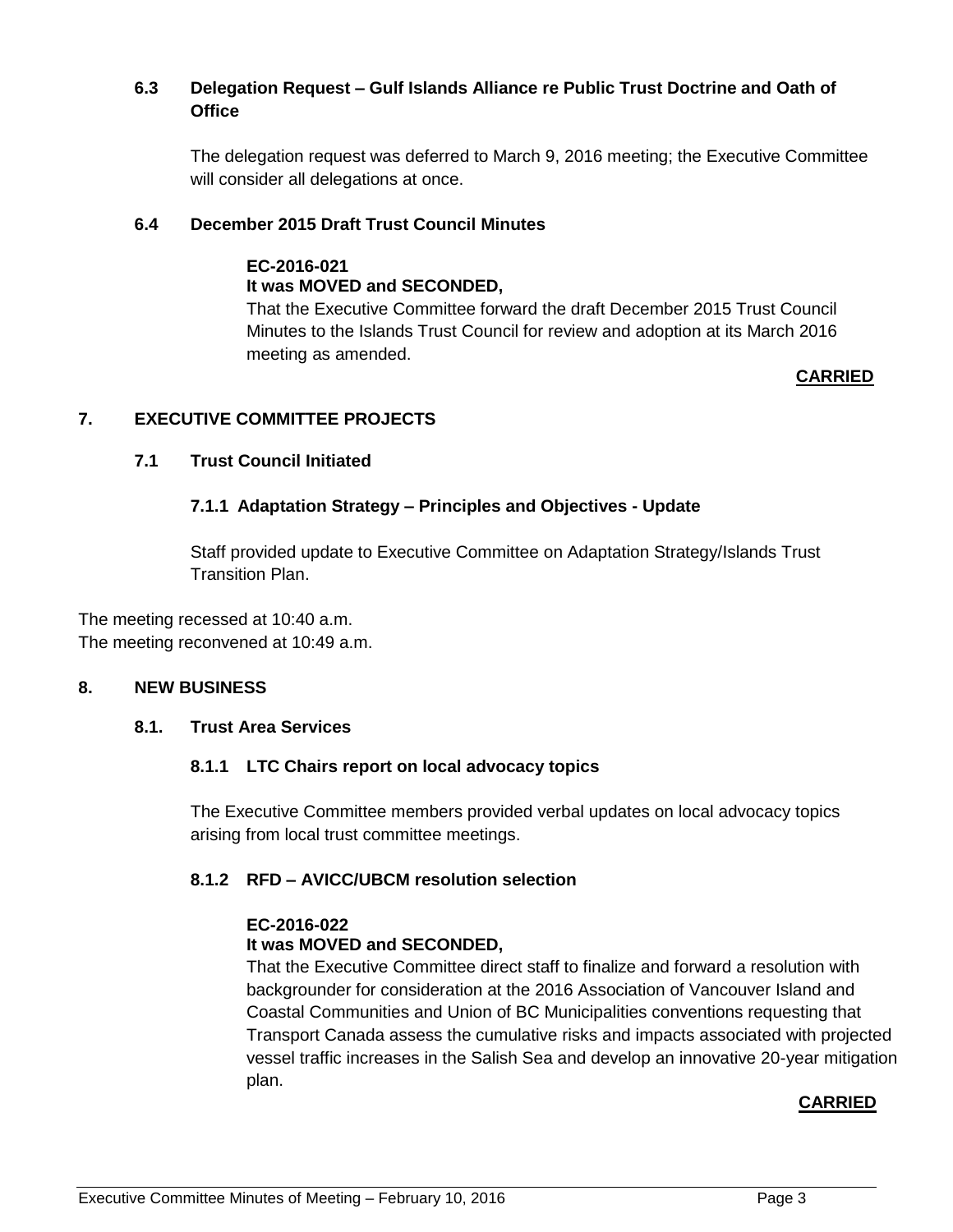#### **8.1.3 RFD – Letter to Minister Stone about ferry service improvements**

## **EC-2016-023**

## **It was MOVED and SECONDED,**

That the Executive Committee request staff to draft a letter for the Chair's signature to the Minister of Transportation and Infrastructure requesting the Minister's support for BC Ferries schedule changes.

#### **CARRIED**

# **8.1.4 Howe Sound Community Forum April 29, 2016 – attendance**

# **EC-2016-024**

## **It was MOVED and SECONDED,**

That the Executive Committee allocate funds to support attendance of one Vice-Chair and two staff members at the Howe Sound Community Forum on Gambier Island on April 29, 2016.

# **CARRIED**

## **8.1.5 Consultation on B.C.'s New Climate Leadership Plan**

**By General Consent**, the Executive Committee requested that staff distribute the Climate Leadership Plan consultation materials to Trustees for individual responses.

## **8.1.6 San Juan County Chair request for joint letter**

Staff noted that the San Juan County Chair request for joint letter was withdrawn from the San Juan County as WA State Bill 6418 concerning oil transportation safety did not pass the committee stage.

## **8.2 Local Planning Services**

# **8.2.1 Lasqueti Island Local Trust Committee re False Bay in the Port Asset Transfer Program**

## **EC-2016-025**

# **It was MOVED and SECONDED,**

That the Executive Committee write a letter to the new Minister of Transport Canada, Honourable Marc Garneau, requesting a reversal of the decision to include False Bay in the Port Asset Transfer Program due to the fact that this facility is vital to the community as it is the only dock facility providing public transportation access to and from Lasqueti Island.

## **CARRIED**

## **8.2.2 RFD – Intergovernmental Policy Advisor Pilot Proposal**

## **EC-2016-026**

# **It was MOVED and SECONDED,**

That the Executive Committee recommend that Financial Planning Committee consider adding \$82,430 in the 2016-17 budget to fund a temporary, full-time Senior Intergovernmental Policy Advisor position from June 1, 2016 to March 31, 2017.

**CARRIED**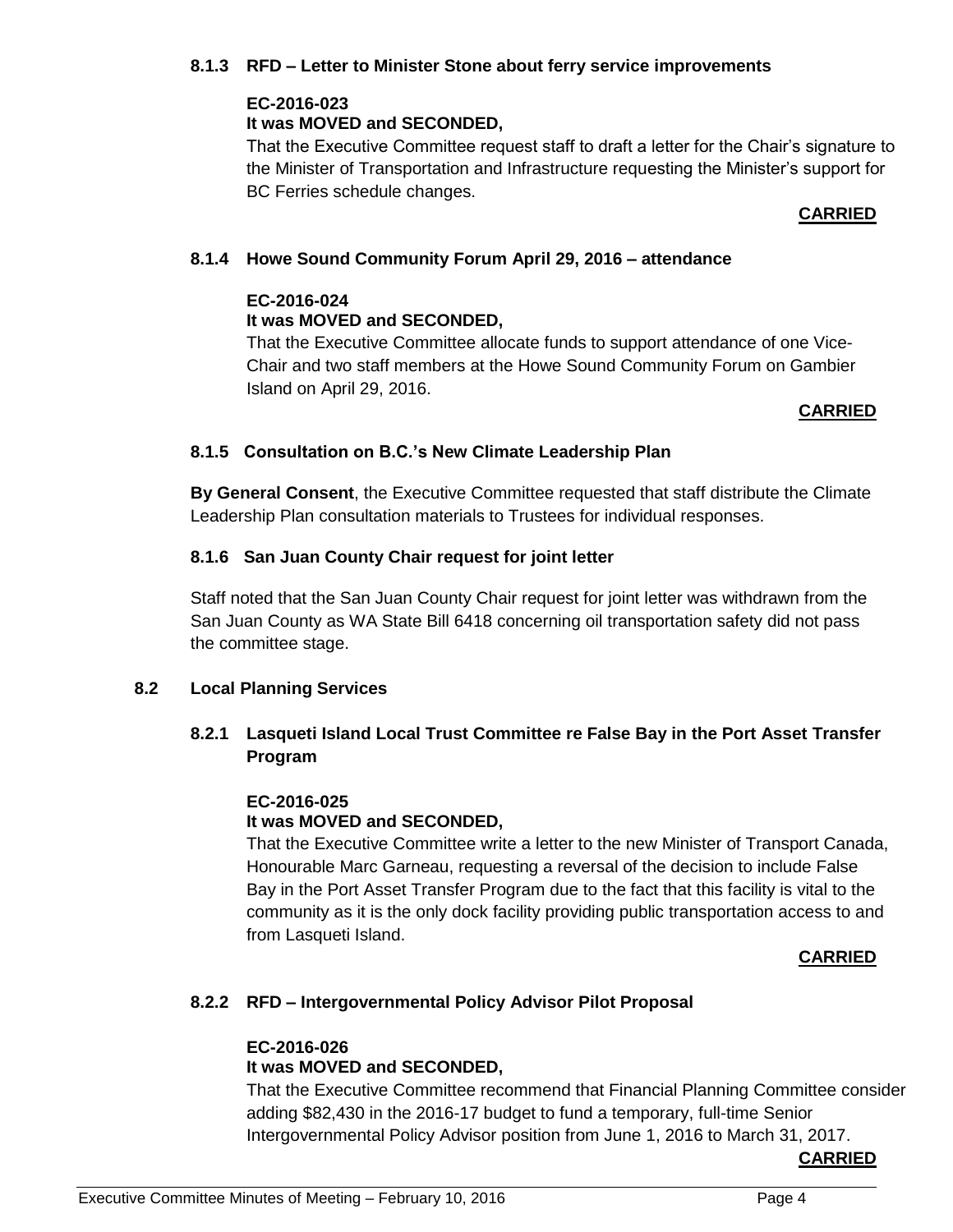## **8.2.3 Senior Aboriginal Advisor – Business Case from 2015**

Received for information.

The meeting recessed at 12:03 p.m. The meeting reconvened at 12:25 p.m.

#### **8.2.4 Agricultural Land Commission Panel Request**

Vice Chair George Grams asked what the next steps will be if Islands Trust does get the delegation to the Vancouver Island Panel. Staff noted that if the request is granted, staff will provide a report to the Executive Committee.

#### **8.3 Administrative Services**

#### **8.3.1 RFD - Appointment of Auditors**

#### **EC-2016-027**

## **It was MOVED and SECONDED,**

That KPMG be appointed auditor for the Islands Trust and the Islands Trust Fund 2015/16 financial statements.

**CARRIED**

#### **8.4 Executive/Trust Council**

## **8.4.1 EC meeting Schedule - revised**

## **EC-2016-028**

## **It was MOVED and SECONDED,**

That the Executive Committee adopt the revised 2016 Executive Committee meeting schedule as amended.

#### **CARRIED**

## **9. CLOSED MEETING**

#### **EC-2016-029 It was MOVED and SECONDED,**

That the meeting be closed to the public subject to Sections  $90(1)(c)(q)$  and (i) of the *Community Charter* in order to consider matters related to employee relations, litigation affecting the Islands Trust and receipt of advice that is subject to solicitor-client privilege and that staff attend the meeting.

#### **CARRIED**

The meeting closed to the public at 12:40 p.m. and reopened at 1:00 p.m.

## **10. RISE AND REPORT DECISIONS FROM CLOSED MEETING (if applicable)**

No decisions to report.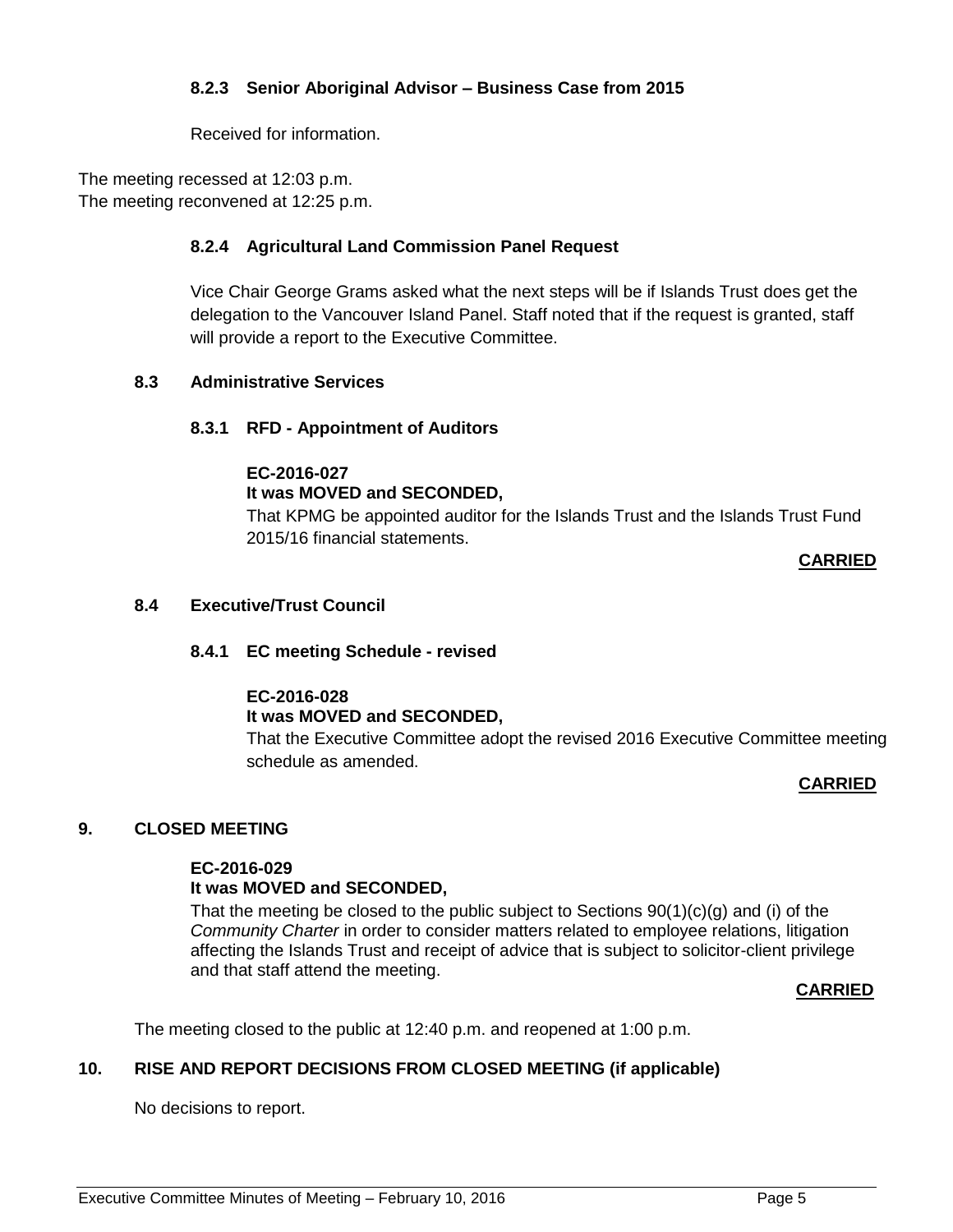#### **11. CORRESPONDENCE (for information unless raised for action)**

#### **11.1 Raincoast Conservation Foundation re Raincoast - sharing new Salish Sea report**

Received for information.

#### **11.2 Bowen Island Municipality re Multi-stakeholder meeting**

Received for information.

#### **11.3 Correspondence re chair letter to federal environment minister on marine**

Received for information.

#### **11.4 Request for advocacy for WA State Bill 6418 Concerning oil transportation safety**

Received for information.

#### **11.5 Chamber of Shipping Retirement Reception**

Received for information.

#### **11.6 Lovel Pratt re Centerm expansion project moving forward**

Received for information.

#### **11.7 News release re Gabriola bridge**

Received for information.

#### **12. WORK PROGRAM**

#### **13.1. Review and amendment of current work program**

**By General Consent**, the Executive Committee endorsed the Work Program dated February 3, 2016, as presented.

#### **13. NEXT MEETING – March 9, 8:45 a.m.**